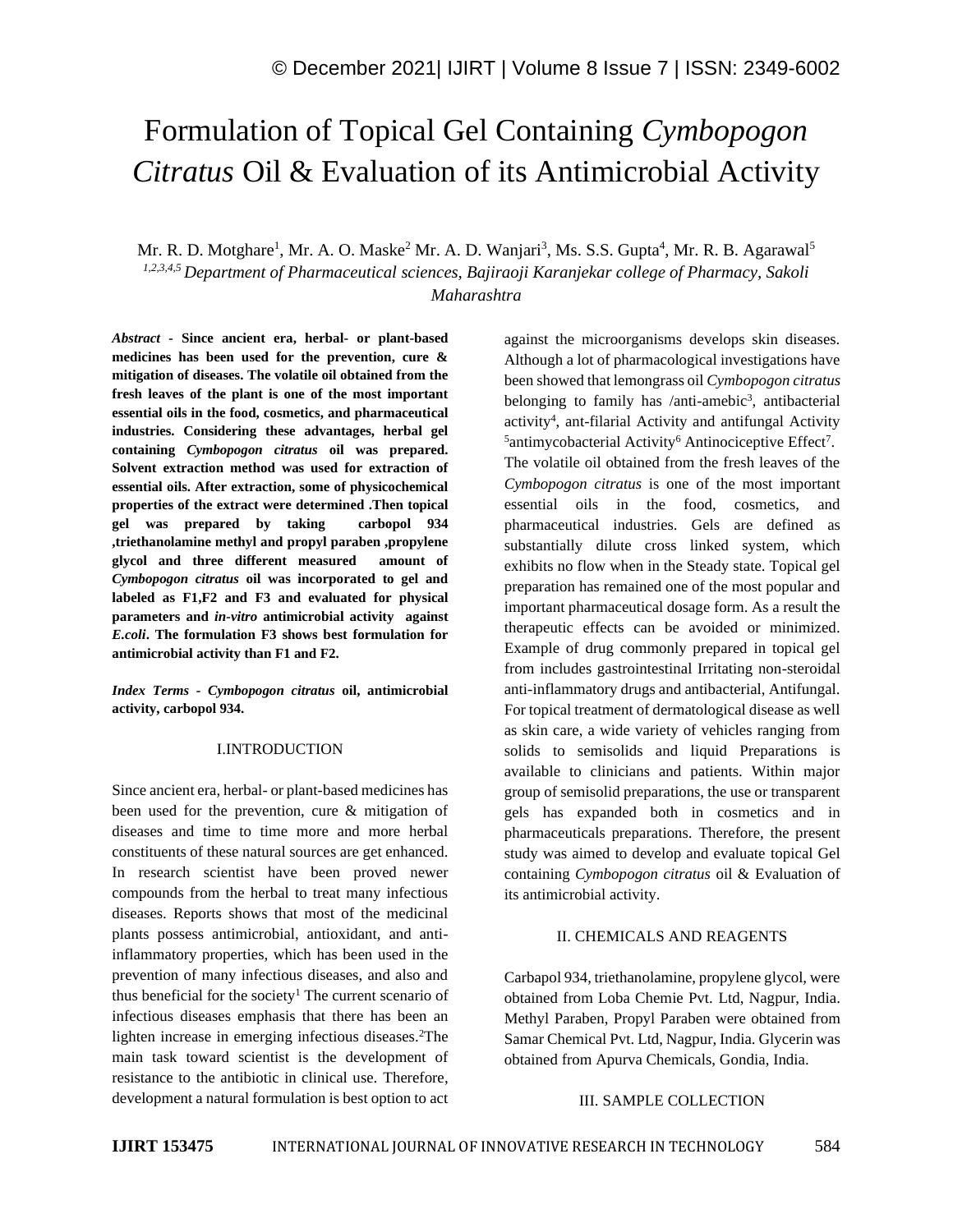The lemongrass (*Cymbopogon citratus*) leaves was collected from Bajiroji Karanjekar agriculture campass & its authenticity was done by Dr. A. A, Jagia, Professor and head of the department of botany, Sakoli. Fresh lemongrass (*Cymbopogon citratus*) leaves were cut with 6 cm height from the root in the morning due to the volatility of the aromatic compound in the lemongrass leaves. After collecting, the plant material, it was partially dried at room temperature for maximum of 4 days, then kept in a seal plastic bag at ambient temperature and protected from sun light. The lemongrass leaves (*Cymbopogon citratus*) were reduced in size by using a knife and crushed using mortar for size reduction since extraction yield increases as the particle size decreased.<sup>8</sup>

## IV. MOISTURE CONTENT DETERMINATION

The moisture content of lemongrass was determined from 5g fresh sample which was dried at 100-105  $^{\circ}$ C in oven for four hours till the sample becomes gray in color. Then it was cooled in dessicator and measured in a digital balance.

*Moisture content of the lemongrasses sample was measured in the following equation. <sup>9</sup>*

Moisture % =  $\frac{W1-W2}{W1} \times 100$ 

Where: W1 is the original weight of the sample before drying and W2 is weight of the sample after drying

# V. PROCEDURE FOR SOLVENT EXTRACTION OF ESSENTIAL OILS

500 g of lemongrass (*Cymbopogon citratus*) crush powder was weighted and was placed in a clean round bottomed flask and about 700ml of N-hexane solvent was poured into the flask. Then it was allowed to stand for 48hours with continuous shaking with electrical shaker. After the limited time was completed, the extract containing the solvent was decanted into another beaker. This includes highly volatile aroma molecules as well as non-aroma waxes and other lipids. The solvent was removed from the extract using rotary evaporator at 40  $^{\circ}$ C. The waxy mass that remains is known as the concrete. The concentrate is further processed to remove the waxy materials which dilute the pure essential oil. To prepare the essential oil the waxy concentrated extract was stirred with alcohol (ethanol). During the stirring process only essential oils were dissolved in ethanol but not the waxy substances. As a result two layers were formed and separated easily using separatory funnel. Ethanol was then evaporated at  $78^{\circ}$ C and the yield of oil was determined as the different between the final weight of the beaker with extract and the initial weight of the empty beaker.

# VI. DETERMINATION OF THE YIELD OF LEMONGRASS OIL

*The yield of extracted essential oil was calculated using the following equation.* Percentage yield  $=\frac{Weight \ of \ oil}{weight \ of \ lemon \ grass} \times 100 \%$ 

# VII. PHYSICOCHEMICAL PARAMETERS OF LEMONGRASS OIL

Physicochemical characterization determines the physical and chemical properties of the extracted oil like pH, boiling temperature, solubility, acid value, iodine value, saponification value etc.<sup>10</sup>.

A] Determination of pH

4g of the lemongrass oil was poured into a clean dry 50ml beaker; and then, 25ml of distilled water was added into the beaker and heated on hot plate till boiling with slow stirring and left to cool down. Then it was filtered into 25ml volumetric flask and filled with distilled water to the mark and was determined by using a calibrated pHmeter.<sup>11</sup>

# B] Boiling temperature

25ml of lemongrass oil was placed into borosilicate glass and a thermometer was inserted and placed on the heating mantle, and the oil in the borosilicate was started to be circulated which leads the boiling of oil and the temperature on the thermometer was recorded.

# C] Solubility

The solubility of lemongrass oil was analyzed by adding 1g of lemongrass oil sample into 10 ml of 70% ethanol and water respectively and the solubility was observed.

# D] Saponification value

1g of lemongrass oil was accurately weighed and dissolved in 50ml of 2.5 N of potassium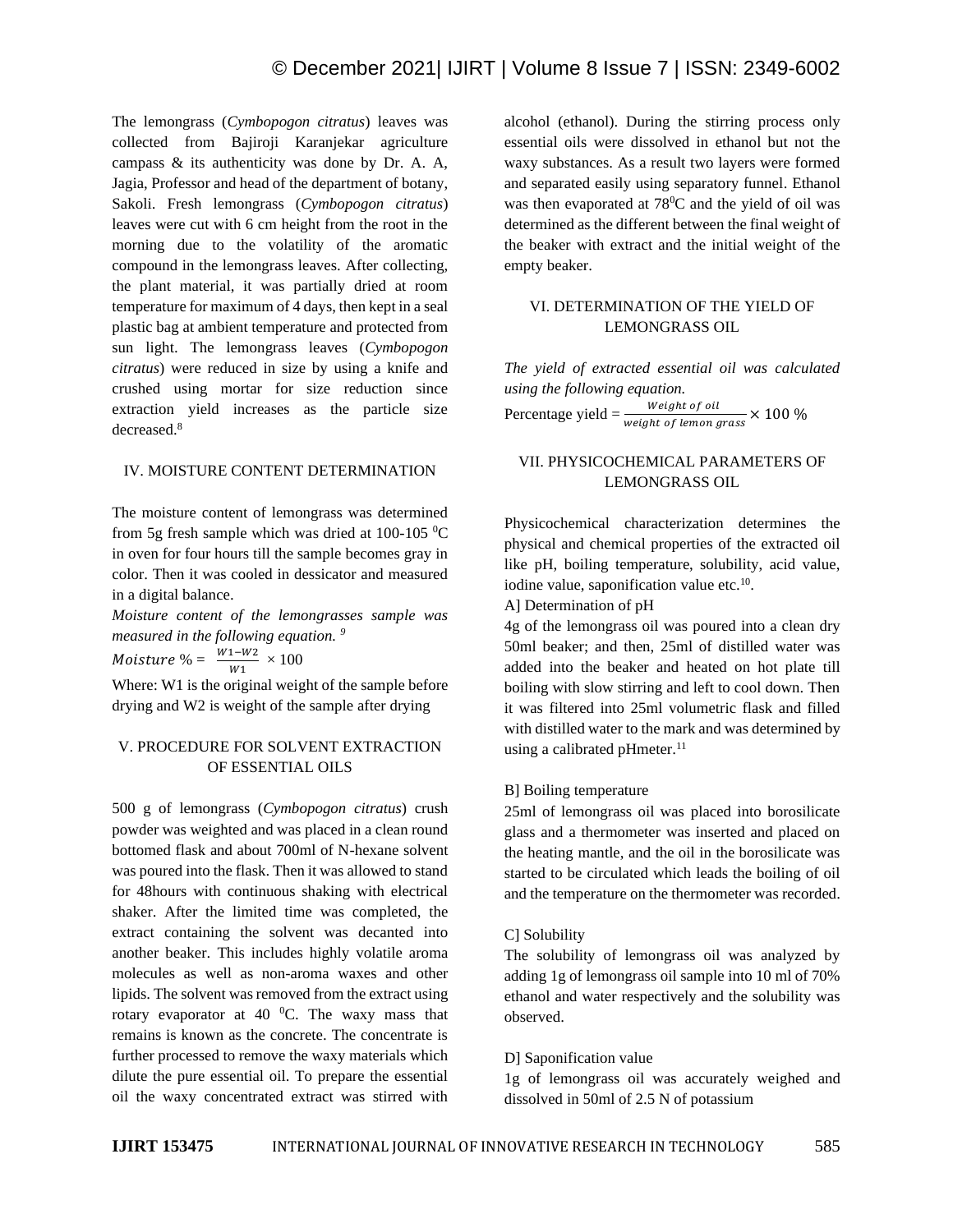Hydroxide solution. This procedure was performed together with blank experiment which was without the oil. The mixture was refluxed for two hours and cooled. The unreacted KOH was titrated with standard 0.5 N of oxalic acid by adding 2-3 drops of phenolphthalein indicator until it became colorless. After that, the saponification value was determined using the following equation  $12$ .

Saponification value =  $\frac{56 (V1 - V2)}{2XW}$ 

Where: W is the weight of oil, V1 is the volume of 0.5 N of oxalic acid for blank. V2 is the volume of 0.5 N of the oxalic acid for sample.

#### E] Acid value

50ml of neutral ethyl alcohol was heated with 5g of oil sample in a 250ml beaker until the mixture began to boil. The heat was removed and was titrated with 0.1M KOH solution, using two drops of phenolphthalein indicator with continuous shaking and finally a permanent pink colour was obtained at the end point. Acid value  $=$   $\frac{56.1 \,( \textit{Number of ml consumed}}{W} \times$ W

# $0.1$  M NaOH

Where: 56.1 is molecular weight of KOH, M is Morality of KOH and V is volume of KOH used and W is weight of the sample

#### VIII. PREPARATION OF GEL

Carbopol 934 gels were prepared by adding carbopol 934 in water and by neutralizing with triethanolamine to pH 6.4. Weighed amount of methyl and propyl paraben were added to the water prior to the addition of carbopol 934. In another beaker, the required quantity of propylene glycol was taken in another test tube to which accurately measured the amount of Lemon grass oil corresponding to its MIC was incorporated and finally this mixture was added to the beaker containing carbopol with stirring. The glycerin was also added to the polymer dispersion and stirred continuously till it forms a homogenous product. The volume was made up with distilled water and stirring was done vigorously.<sup>13</sup> The same method was adopted to formulate three different formulations by taking 0.8, 0.9 and 1 ml of lemongrass oil and labeled as F1, F2 and F3.All the prepared gels were then subjected to evaluation tests. The composition of different gel formulations is listed in Table.2.

|  |  |  | Table 1: Composition of different gel formulation. |
|--|--|--|----------------------------------------------------|
|--|--|--|----------------------------------------------------|

| Ingredients      | F1(quantity<br>in ml) | F <sub>2</sub> (quantity<br>in ml) | F3(quantity<br>in ml) |
|------------------|-----------------------|------------------------------------|-----------------------|
| Lemon grass      |                       | 1.5                                | $\overline{c}$        |
| oil              |                       |                                    |                       |
| Carbapol         | 0.5                   | 0.6                                | 0.8                   |
| 934              |                       |                                    |                       |
| Poly             | 15                    | 15                                 | 15                    |
| ethylene         |                       |                                    |                       |
| glycol           | 5                     | 5                                  | 5                     |
| Glycerin         | 0.18                  | 0.18                               | 0.18                  |
| Methyl           |                       |                                    |                       |
| paraben          | 0.02                  | 0.02                               | 0.02                  |
| Propyl           |                       |                                    |                       |
| paraben          | q.s                   | q.s                                | q.s                   |
| <b>Distilled</b> |                       |                                    |                       |
| water            |                       |                                    |                       |

# IX. EVALUATION OF GEL FORMULATION<sup>14,15</sup>

A] Physical appearance

Color and odor was evaluated visually.

B] Determination of pH

It was evaluated using a digital pH meter. The pH of the gel was measured by dropping the glass electrode into the formulation.

C] Determination of viscosity

The viscosity of the prepared gels was determined using Brookfield viscometer by using spindle no. 64 at 10 rpm and temperature of  $25^{\circ}$ C.

D] Determination of spreadability

It was evaluated via using a glass slide and wooden block apparatus. The gel formulation (1 g) was kept on a preset glass slide and another movable glass slide was placed over the first glass slide and 50g weight was added to the slide for 5 minutes. The time used for the separation of slides was noted. It can be measured by using the given formula:

$$
S = M \times \frac{L}{T}
$$

Where,  $S =$  spreadability in g.cm/s

 $M =$  mass in grams

 $T =$  time in seconds.

E] Determination of homogeneity

The homogeneity of formulated gels was evaluated visually. The formulations were evaluated for appearance and existence of aggregates.

F] Determination of antimicrobial activity

Agar cup plate method was used for screening of antimicrobial activity of gel containing lemon grass oil. All formulations of gel were placed aseptically in cups of agar plate which was previously inoculated with culture. The plates were left at ambient temperature for 30 mins prior to incubation at 37◦C for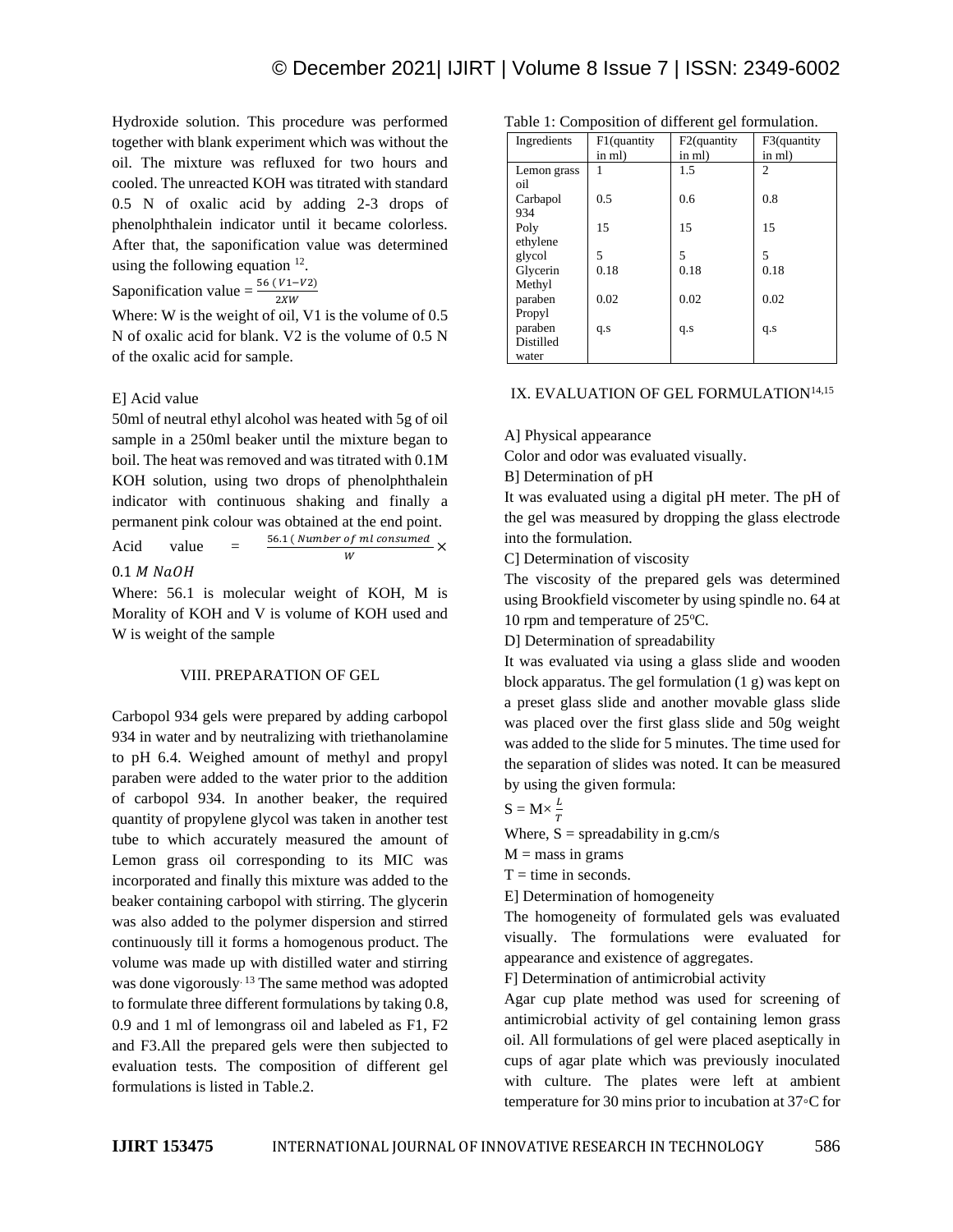24 hrs. The broad-spectrum antibiotic i.e., tetracycline was used as positive control for obtaining comparative results. Plates were observed after 24-48 hrs incubation for the appearance of the zone of inhibition. Antimicrobial activity was evaluated by measuring the diameter of zones of inhibition (millimeters) of microbial growth.

# X. RESULT & DISCUSSION

Physicochemical analysis for plant extracts is very essential to decide the validity and way of using extract in appropriate manner. According to this logic, the n-hexane extract of lemongrass essential oil has characterized with different physicochemical parameters. The result shows that moisture content of lemongrass leaves was 20.7%.The result for phycochemical parameter for lemon grass oil is shown in following table no. 2

| PH   | <b>BOILING</b> | <b>SOLUBIL</b> | <b>ACI</b> | <b>SAPONIFICATI</b> |
|------|----------------|----------------|------------|---------------------|
|      | <b>TEMPERA</b> | <b>ITY</b>     |            | ON<br><b>VALUE</b>  |
|      | <b>TURE</b>    |                | VAL        | <b>ETC</b>          |
|      |                |                | UE         |                     |
| 5.95 | $215^{\circ}c$ | dissolved      | 2.103      | 138.2               |
|      |                | in 70 % of     |            |                     |
|      |                | ethanol but    |            |                     |
|      |                | not<br>in      |            |                     |
|      |                | water          |            |                     |

Physicochemical characteristics for the formulation (F1, F2 and F3) of gels was examined and results are shown below Table no.3.

| Evolution<br>parameter | Formulation<br>(F1) | Formulation<br>(F2) | Formulation<br>(F3` |
|------------------------|---------------------|---------------------|---------------------|
| Colour                 | Pale yellow         | Pale yellow         | Pale yellow         |
| Odour                  | Aromatic            | Aromatic            | Aromatic            |
| PH                     | 5.5                 | 5.4                 | 5.4                 |
| Viscosity              | 36548               | 34569               | 32856               |
| Spreadability          | 44.8                | 28                  | 25.5                |
| $(g \text{ cm/s})$     |                     |                     |                     |
| Homogeneity            | good                | good                | good                |

Formulation F1, F2 and F3 are evaluated for its invitro antimicrobial activity by using standard tetracycline .The results are shown in following figure no, 1.





Accords to literature survey and current investigation we found that the oil obtained from leaves of plant lemongrass *Cymbopogon citrates* possess potential antimicrobial activity. Out of the formulated gel preparation F3 gel was less good in appearance and showed better antimicrobial effect than other gel formulations. Therefore our study will definitely open up a scope for future utilization of lemongrass oil for therapeutic purposes and can be further used commercially to develop topical gels after conducting clinical trials on human beings.

## **REFERENCE**

- [1] Bhatia L, Bishnoi H, Chauhan P, Kinja K, Shailesh S. *In-vitro* comparative antioxidant activity of ethanolic extracts of glycosmis pentaphylla and bauhinia variegate. *Recent Res Sci Technol.* 2011;3:01–3.
- [2] Vidya Viswanad, Aleykutty NA, Jaykar B, Zachariah SM, Thomas L. Studies on antimicrobial and antioxidant activity of Methanolic extract of Samadera indica. *Int J Pharma Sci Rev Res.* 2011;11:59–64.
- [3] Blasi DV, Debrot S, Menound PA, Gendre L, Schowing J. Amoebicidal effect of essential oils *in vitro*. *J Toxicol Clin Exp.* 1990;10:361–73.
- [4] Onawunmia GO, Yisak WA, Ogunlana EO. Antibacterial constituents in the essential oil of *Cymbopogon citrates* (DC.) Stapf. *J Ethnopharmacol.* 1984;12:279–86.
- [5] Wannissorn B, Jarikasem S, Soontorntanasart T. Antifungal activity of lemon grass and lemon grass oil cream. *Phytother Res.* 1996;10:551–4.
- [6] Lemos TL, Matos FJ, Alencar JW, Craveiro AA, Clark AM, Chesney JD. Antibacterial activity of essential oils of Brazailian plants. *Phytother Res.*  1990;4:82–4.
- [7] Viana GS, Vale TG, Pinho RS, Matos FJ. Antinociceptive effect of the essential oil from *Cymbopogon citrates* in mice. *J Ethnopharmacol.*  2000;70:323–7.]
- [8] Onyinyechi, O. Extraction and formulation of perfume from lemongrass leaves. IRJET. 3, 1775- 1780 (2012).
- [9] General, D., Health, O. F., Health, M. O. F., Welfare, F., &Delhi, N. E. W. (2005). Manual of methods of analysis of foods.